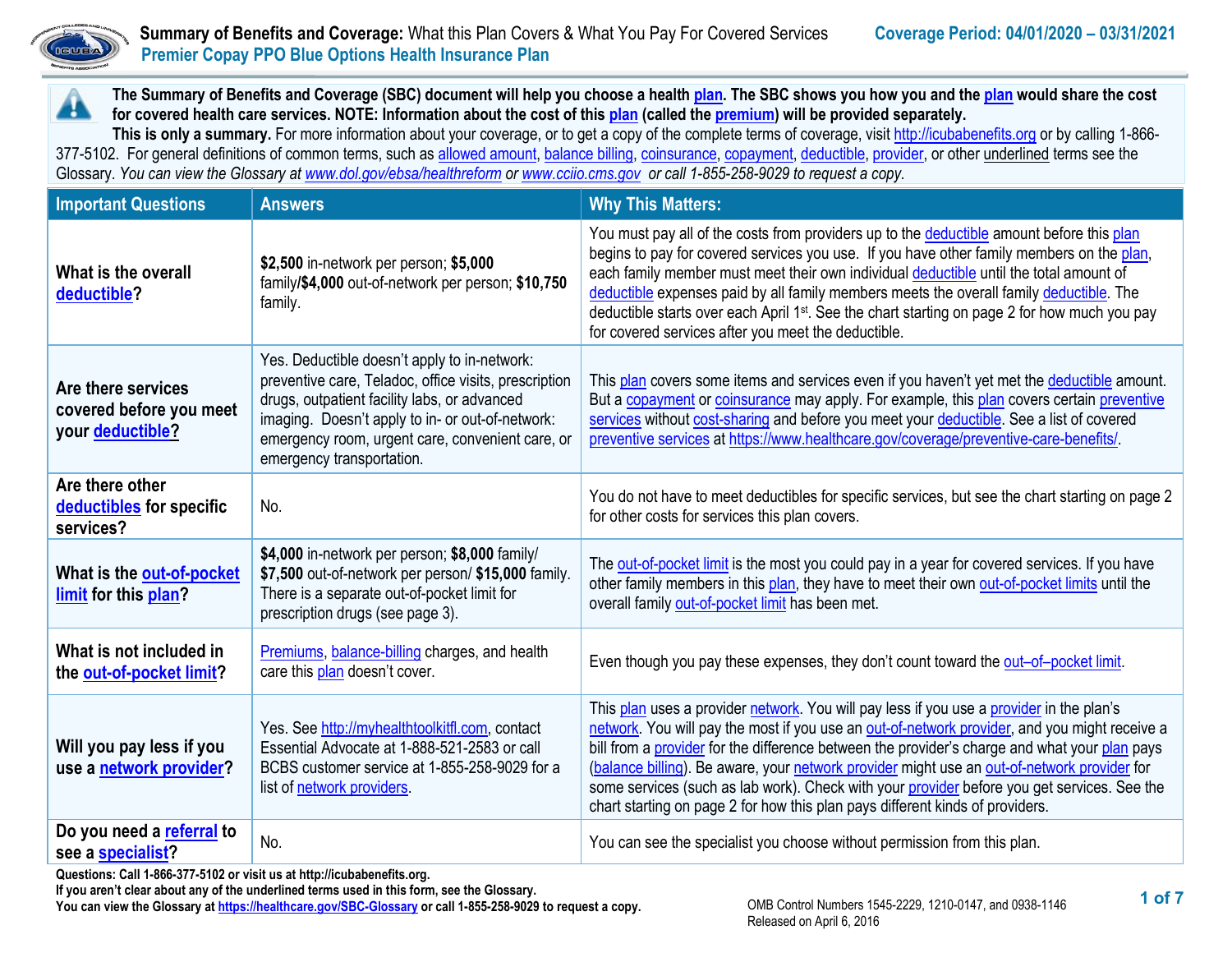

All **[copayment](https://www.healthcare.gov/sbc-glossary/#copayment)** and **[coinsurance](https://www.healthcare.gov/sbc-glossary/#coinsurance)** costs shown in this chart are after your **[deductible](https://www.healthcare.gov/sbc-glossary/#deductible)** has been met, if a **[deductible](https://www.healthcare.gov/sbc-glossary/#deductible)** applies.

| <b>Common</b>                                                                   | <b>Services You May Need</b>                                                              | <b>What You Will Pay</b>                                                                           | Limitations, Exceptions, &                                |                                                                                                                                                                               |  |
|---------------------------------------------------------------------------------|-------------------------------------------------------------------------------------------|----------------------------------------------------------------------------------------------------|-----------------------------------------------------------|-------------------------------------------------------------------------------------------------------------------------------------------------------------------------------|--|
| <b>Medical Event</b>                                                            |                                                                                           | <b>Network Provider</b><br>(You will pay the least)                                                | <b>Out-of-Network Provider</b><br>(You will pay the most) | <b>Other Important</b><br><b>Information</b>                                                                                                                                  |  |
|                                                                                 | Primary care visit to treat an<br>injury or illness                                       | \$25 Copayment/Visit                                                                               | Deductible + 40%<br>Coinsurance                           | Additional cost shares may<br>apply for physician                                                                                                                             |  |
|                                                                                 | <b>Blue Distinction Total Care</b><br>(Family Practice, Internal<br>Medicine, Pediatrics) | \$0 Copayment/Visit                                                                                | Not Applicable                                            | administered drugs.<br><b>Blue Distinction Total Care</b>                                                                                                                     |  |
|                                                                                 | <b>Specialist visit</b>                                                                   | \$50 Copayment/Visit                                                                               | Deductible + 40%<br>Coinsurance                           | <b>Primary Care Provider</b><br>(internal medicine, family                                                                                                                    |  |
|                                                                                 | <b>Convenient Care Clinic</b>                                                             | \$10 Copayment/Visit                                                                               | Not Applicable                                            | medicine and pediatric<br>medicine) Visits Are Always<br>Free.                                                                                                                |  |
| If you visit a health<br>care provider's office<br>or clinic<br>(No Deductible) | Physical/Occupational/Speech<br>Therapy and Chiropractor<br><b>Visits</b>                 | \$30 Copayment/Visit                                                                               | Deductible + 40%<br>Coinsurance                           | Therapy and Chiropractic<br>visits are limited to 60 each,<br>per Plan Year.                                                                                                  |  |
|                                                                                 | Preventive care/screening/<br>immunization                                                | No Charge                                                                                          | <b>Not Covered</b>                                        | You may have to pay for<br>services that aren't<br>preventive. Ask your<br>provider if the services you<br>need are preventive. Then<br>check what your plan will<br>pay for. |  |
|                                                                                 | Diagnostic test (blood work)                                                              | \$0 for Quest Diagnostic Laboratories;<br>20% Coinsurance for clinical outpatient<br>facility labs | Deductible + 40%<br>Coinsurance                           |                                                                                                                                                                               |  |
| If you have a test                                                              | X-Ray                                                                                     | Deductible + 20% Coinsurance                                                                       | Deductible + 40%<br>Coinsurance                           | None                                                                                                                                                                          |  |
|                                                                                 | Imaging (CT/PET scans, MRIs)                                                              | \$500 Copay (or actual cost if less) for<br>family physician, Independent                          | Deductible + 40%<br>Coinsurance family physician,         | Prior Authorization required.                                                                                                                                                 |  |

**If you aren't clear about any of the underlined terms used in this form, see the Glossary.**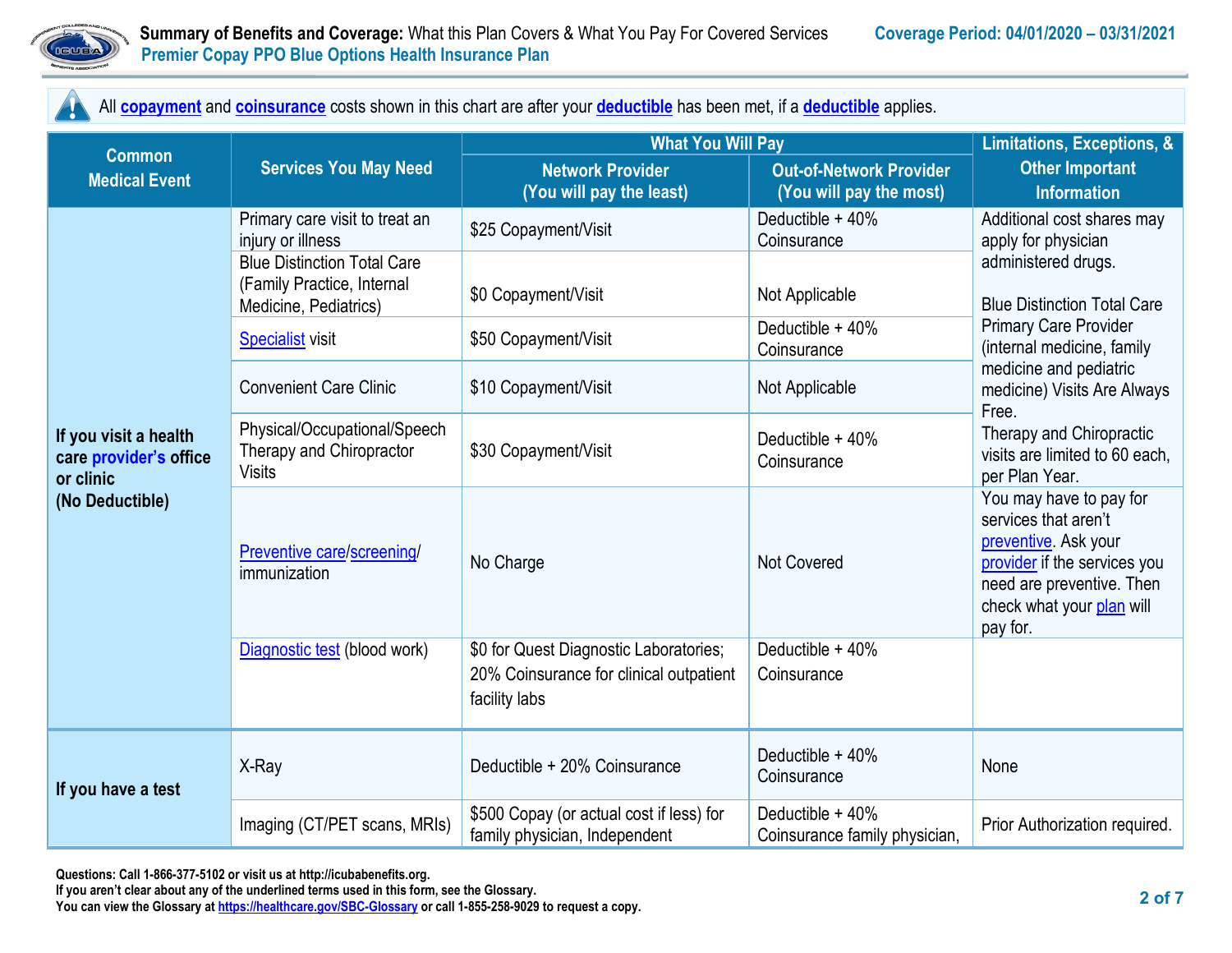

 **Summary of Benefits and Coverage:** What this Plan Covers & What You Pay For Covered Services **Coverage Period: 04/01/2020 – 03/31/2021 Premier Copay PPO Blue Options Health Insurance Plan** 

| <b>Common</b>                                                                                                                                                                                              | <b>Services You May Need</b>                      | <b>What You Will Pay</b>                                                                                                                                                                                         | Limitations, Exceptions, &                                                                 |                                                                                                                                                                                                      |  |
|------------------------------------------------------------------------------------------------------------------------------------------------------------------------------------------------------------|---------------------------------------------------|------------------------------------------------------------------------------------------------------------------------------------------------------------------------------------------------------------------|--------------------------------------------------------------------------------------------|------------------------------------------------------------------------------------------------------------------------------------------------------------------------------------------------------|--|
| <b>Medical Event</b>                                                                                                                                                                                       |                                                   | <b>Network Provider</b><br>(You will pay the least)                                                                                                                                                              | <b>Out-of-Network Provider</b><br>(You will pay the most)                                  | <b>Other Important</b><br><b>Information</b>                                                                                                                                                         |  |
|                                                                                                                                                                                                            |                                                   | Diagnostic Testing Center and<br><b>Outpatient Hospital facility</b>                                                                                                                                             | Independent Diagnostic<br><b>Testing Center and Outpatient</b><br><b>Hospital facility</b> |                                                                                                                                                                                                      |  |
|                                                                                                                                                                                                            | <b>Preferred Generic drugs</b>                    | \$0 Copay/Prescription (retail 30 and<br>90-day at NSU pharmacy, NCPDP#<br>1082041)<br>\$5 Copay/Prescription (retail 30-day)<br>\$10 Copay/Prescription (retail 90-day)<br>\$10 Copay/Prescription (mail order) | 40% Coinsurance (after<br>payment in full and filing<br>paper claim for<br>reimbursement)  | Retail 30: 30 day supply;<br>Retail 90: 84-91 day supply;<br>Mail Order: 84-91 day                                                                                                                   |  |
| If you need drugs to<br>treat your illness or<br>condition<br>More information about                                                                                                                       | Non-Preferred Generic drugs                       | \$10 Copay/Prescription (retail 30-day)<br>\$20 Copay/Prescription (retail 90-day)<br>\$20 Copay/Prescription (mail order)                                                                                       | 40% Coinsurance (after<br>payment in full and filing<br>paper claim for<br>reimbursement)  | supply<br><b>Specialty Drugs: Certain</b><br>medications used for                                                                                                                                    |  |
| prescription drug<br>coverage is available at<br>www.optumrx.com<br>(No Deductible)<br>Out of pocket limit is<br>\$2,000 in-network for<br>individual, \$4,000<br>family. No limit for out-<br>of-network. | Preferred brand drugs                             | \$40 Copay/Prescription (retail 30-day)<br>\$80 Copay/Prescription (retail 90-day)<br>\$80 Copay/Prescription (mail order)                                                                                       | 40% Coinsurance (after<br>payment in full and filing<br>paper claim for<br>reimbursement)  | treating complex health<br>conditions must be obtained<br>through the specialty<br>pharmacy program.<br>Manufacturer coupons may<br>not be applied to copay for<br>non-preferred specialty<br>drugs. |  |
|                                                                                                                                                                                                            | Non-Preferred brand drugs                         | \$75 Copay/Prescription (retail 30-day)<br>\$150 Copay/Prescription (retail 90-day)<br>\$150 Copay/Prescription (mail order)                                                                                     | 40% Coinsurance (after<br>payment in full and filing<br>paper claim for<br>reimbursement)  |                                                                                                                                                                                                      |  |
|                                                                                                                                                                                                            | <b>Preferred Specialty drugs</b>                  | \$75 Copay/Prescription (preferred<br>specialty medication copay cards<br>accepted)                                                                                                                              | 40% Coinsurance (after<br>payment in full and filing<br>paper claim for<br>reimbursement)  | Certain drugs for<br>hyperlipidemia are covered<br>at 100%, with pre-                                                                                                                                |  |
|                                                                                                                                                                                                            | Non-Preferred Specialty drugs                     | \$75 Copay/Prescription                                                                                                                                                                                          | 40% Coinsurance (after<br>payment in full and filing<br>paper claim for<br>reimbursement)  | authorization required.                                                                                                                                                                              |  |
| If you have outpatient<br>surgery (Must meet<br>Deductible)                                                                                                                                                | Facility fee (e.g., ambulatory<br>surgery center) | Deductible + 20% Coinsurance for<br><b>Outpatient Hospital Facility</b>                                                                                                                                          | Deductible + 40%<br><b>Coinsurance for Outpatient</b><br><b>Hospital Facility</b>          | None                                                                                                                                                                                                 |  |

**Questions: Call 1-866-377-5102 or visit us at http://icubabenefits.org.** 

**If you aren't clear about any of the underlined terms used in this form, see the Glossary.**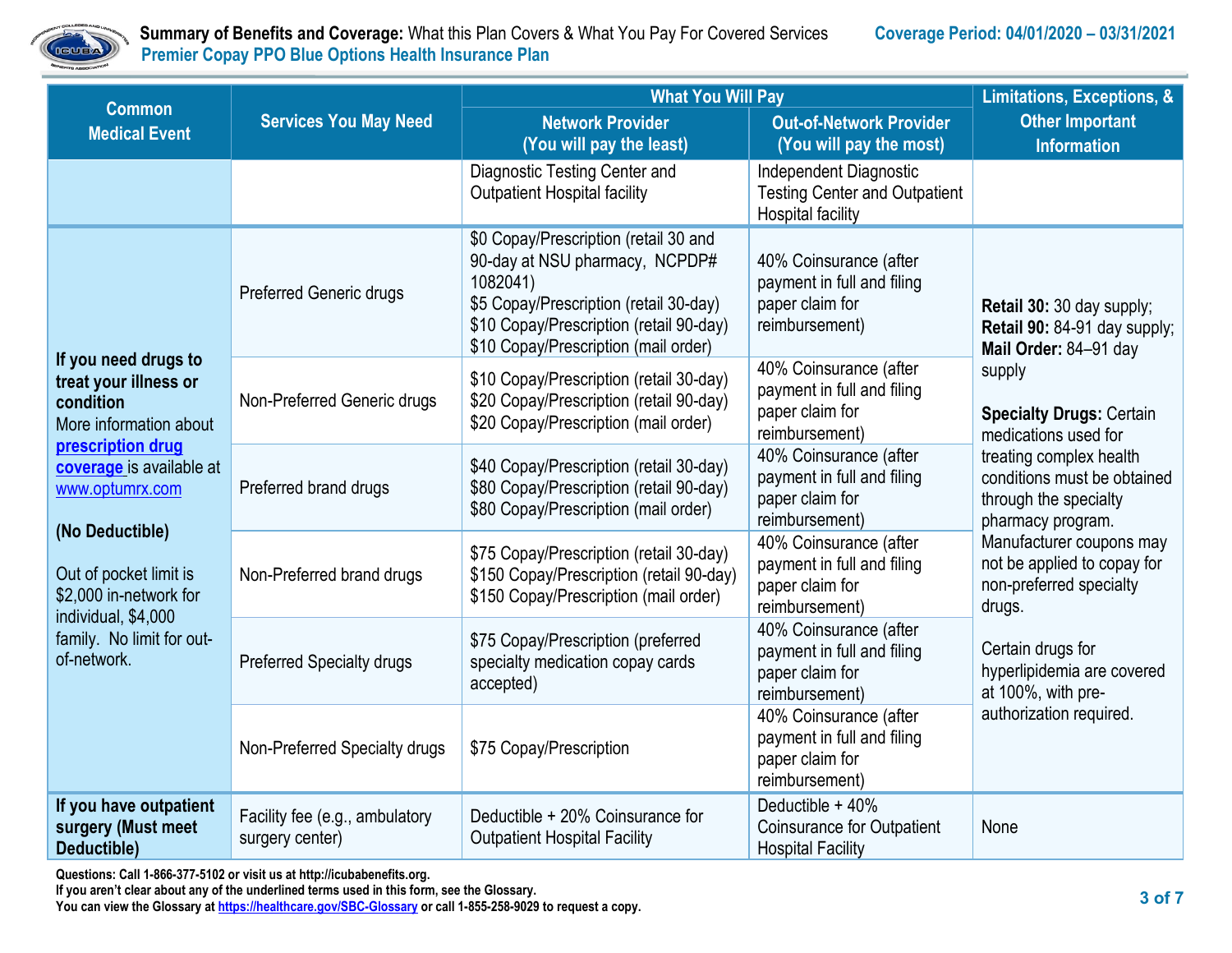

 **Summary of Benefits and Coverage:** What this Plan Covers & What You Pay For Covered Services **Coverage Period: 04/01/2020 – 03/31/2021 Premier Copay PPO Blue Options Health Insurance Plan** 

| <b>Common</b>                                                                                                                                                                                                   | <b>Services You May Need</b>                                                                          | <b>What You Will Pay</b>                            | Limitations, Exceptions, &                                                                                          |                                                                      |
|-----------------------------------------------------------------------------------------------------------------------------------------------------------------------------------------------------------------|-------------------------------------------------------------------------------------------------------|-----------------------------------------------------|---------------------------------------------------------------------------------------------------------------------|----------------------------------------------------------------------|
| <b>Medical Event</b>                                                                                                                                                                                            |                                                                                                       | <b>Network Provider</b><br>(You will pay the least) | <b>Out-of-Network Provider</b><br>(You will pay the most)                                                           | <b>Other Important</b><br><b>Information</b>                         |
|                                                                                                                                                                                                                 | Physician/surgeon fees                                                                                | Deductible + 20% Coinsurance                        | Deductible + 40%<br>Coinsurance                                                                                     | None                                                                 |
|                                                                                                                                                                                                                 | <b>Emergency room care</b>                                                                            | \$300 Copayment                                     | \$300 Copayment                                                                                                     | Waived if Admitted                                                   |
| If you need immediate<br>medical attention (No                                                                                                                                                                  | <b>Emergency medical</b><br>transportation                                                            | \$250 Copayment                                     | \$250 Copayment                                                                                                     | None                                                                 |
| Deductible)                                                                                                                                                                                                     | <b>Urgent care</b>                                                                                    | \$50 Copayment/Visit                                | \$50 Copayment/Visit                                                                                                | None                                                                 |
|                                                                                                                                                                                                                 | <b>Teladoc</b>                                                                                        | \$5 Copayment/Visit                                 | <b>Not Covered</b>                                                                                                  | None                                                                 |
| If you have a hospital<br>stay (Must meet<br>Deductible)                                                                                                                                                        | Deductible + 40%<br>Deductible + 20% Coinsurance<br>Facility fee (e.g., hospital room)<br>Coinsurance |                                                     | Prior Authorization required.<br>Inpatient Rehabilitation<br>Services are limited to 60<br>days per benefit period. |                                                                      |
|                                                                                                                                                                                                                 | Physician/surgeon fees                                                                                | Deductible + 20% Coinsurance                        | Deductible + 40%<br>Coinsurance                                                                                     | None                                                                 |
| If you need mental<br>health, behavioral                                                                                                                                                                        | <b>Outpatient services</b>                                                                            | \$25 Copayment/Visit                                | Deductible + 40%<br>Coinsurance                                                                                     | None                                                                 |
| health, or substance<br>abuse services<br>Inpatient: (Must Meet<br>Deductible)<br>Outpatient: (No<br>Deductible)<br>For more information<br>on Behavioral Health<br>and Substance Abuse<br>call: 1-877-398-5816 | Inpatient services                                                                                    | Deductible + 20% Coinsurance                        | Deductible $+40%$<br>Coinsurance                                                                                    | Prior Authorization required.<br>Limited to 60 days per Plan<br>Year |
| If you are pregnant                                                                                                                                                                                             | Prenatal and postnatal care                                                                           | \$25 Copayment                                      | Deductible + 40%<br>Coinsurance                                                                                     | None                                                                 |
| (In-network: Full<br>deductible not<br>required until delivery)                                                                                                                                                 | Childbirth/delivery and all<br>facility services                                                      | Deductible + 20% Coinsurance                        | Deductible + 40%<br>Coinsurance                                                                                     | None                                                                 |

**Questions: Call 1-866-377-5102 or visit us at http://icubabenefits.org.** 

**If you aren't clear about any of the underlined terms used in this form, see the Glossary.**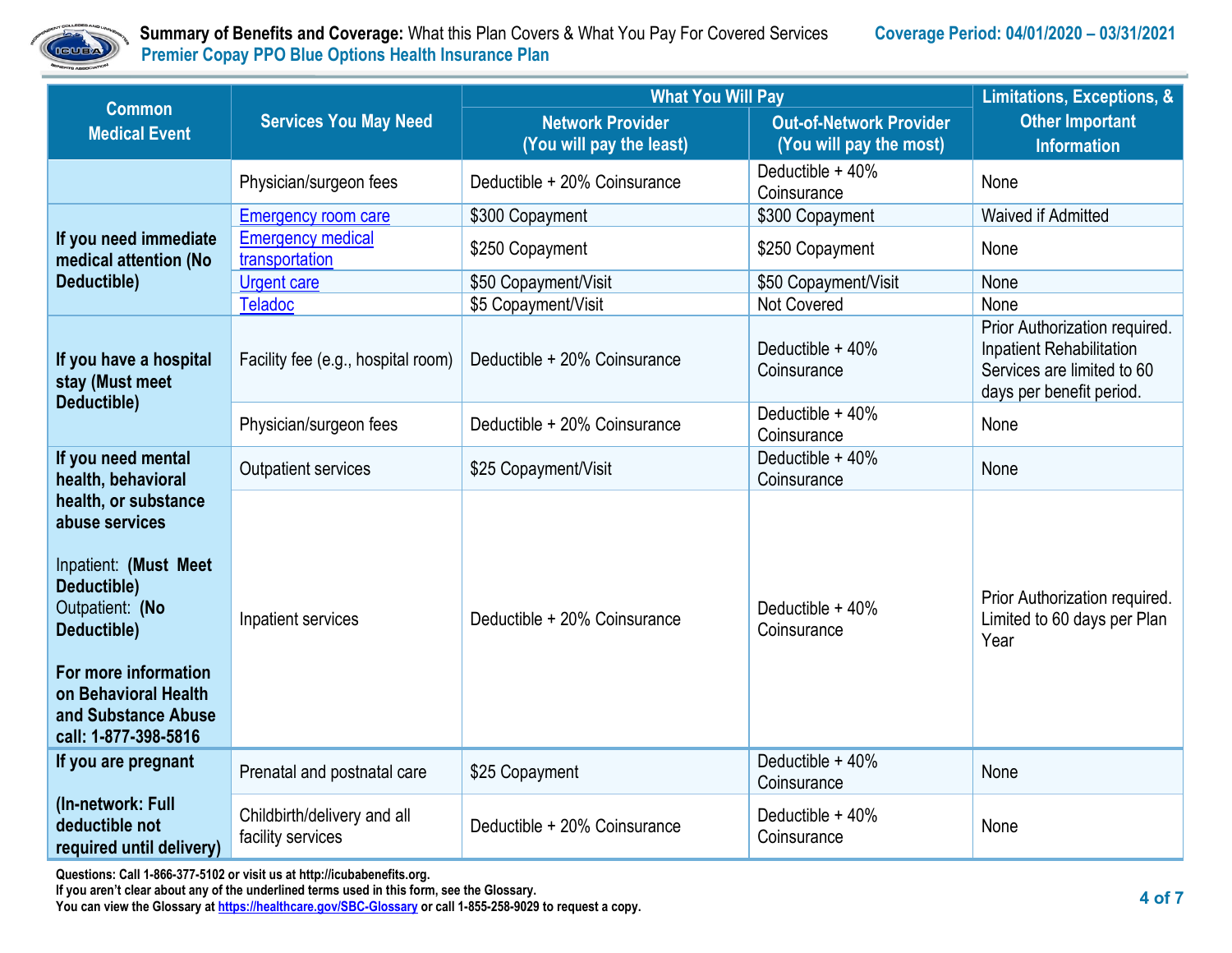

 **Summary of Benefits and Coverage:** What this Plan Covers & What You Pay For Covered Services **Coverage Period: 04/01/2020 – 03/31/2021 Premier Copay PPO Blue Options Health Insurance Plan** 

| <b>Common</b>                                                           | <b>Services You May Need</b>   | <b>What You Will Pay</b>                                                                                               | Limitations, Exceptions, &                                                                                                                        |                                                                                                                               |
|-------------------------------------------------------------------------|--------------------------------|------------------------------------------------------------------------------------------------------------------------|---------------------------------------------------------------------------------------------------------------------------------------------------|-------------------------------------------------------------------------------------------------------------------------------|
| <b>Medical Event</b>                                                    |                                | <b>Network Provider</b><br>(You will pay the least)                                                                    | <b>Out-of-Network Provider</b><br>(You will pay the most)                                                                                         | <b>Other Important</b><br><b>Information</b>                                                                                  |
| If you need help<br>recovering or have<br>other special health<br>needs | Home health care               | Deductible + 20% Coinsurance                                                                                           | Deductible + 40%<br>Coinsurance                                                                                                                   | Prior Authorization required                                                                                                  |
|                                                                         | <b>Rehabilitation services</b> | \$30 Copayment for Specialist Office,<br>Outpatient Rehabilitation Facility and<br><b>Outpatient Hospital Facility</b> | Deductible + 40%<br><b>Coinsurance for Specialist</b><br>Office, Outpatient<br>Rehabilitation Facility and<br><b>Outpatient Hospital Facility</b> | Up to 60 combined visits per<br>benefit period. Includes<br>physical therapy, speech<br>therapy, and occupational<br>therapy. |
|                                                                         | <b>Habilitation services</b>   | Not Covered, except for Autism<br><b>Benefits</b>                                                                      | Not Covered, except for<br><b>Autism Benefits</b>                                                                                                 | Prior Authorization required                                                                                                  |
|                                                                         | <b>Skilled nursing care</b>    | Deductible + 20% Coinsurance                                                                                           | Deductible $+40%$<br>Coinsurance                                                                                                                  | Up to 60 visits per benefit<br>period                                                                                         |
|                                                                         | Durable medical equipment      | Deductible + 20% Coinsurance                                                                                           | Deductible + 40%<br>Coinsurance                                                                                                                   | Prior Authorization required                                                                                                  |
|                                                                         | <b>Hospice services</b>        | No Charge                                                                                                              | Deductible $+40\%$<br>Coinsurance                                                                                                                 | None                                                                                                                          |
| If your child needs<br>dental or eye care                               | Children's eye exam            | Covered under Vision Plan                                                                                              | See Vision Plan                                                                                                                                   | See Vision Plan                                                                                                               |
|                                                                         | Children's glasses             | Covered under Vision Plan                                                                                              | See Vision Plan                                                                                                                                   | See Vision Plan                                                                                                               |
|                                                                         | Children's dental check-up     | Covered under Dental Plan                                                                                              | See Dental Plan                                                                                                                                   | See Dental Plan                                                                                                               |

## **Excluded Services & Other Covered Services:**

| Services Your Plan Generally Does NOT Cover (Check your policy or plan document for more information and a list of any other excluded services.) |                                                                                                    |                                                                                              |  |  |
|--------------------------------------------------------------------------------------------------------------------------------------------------|----------------------------------------------------------------------------------------------------|----------------------------------------------------------------------------------------------|--|--|
| Acupuncture<br>Long-Term Care<br>Weight loss programs                                                                                            | Cosmetic surgery<br>$\bullet$<br>Routine Eye Care<br>Infertility treatments                        | Dental care<br>Routine Foot Care unless for treatment of<br>diabetes                         |  |  |
| Other Covered Services (Limitations may apply to these services. This isn't a complete list. Please see your plan document.)                     |                                                                                                    |                                                                                              |  |  |
| Diagnosis of Infertility<br>Bariatric Surgery with prior authorization                                                                           | Chiropractic Care<br>Coverage provided outside the United States.<br>See www.bluecardworldwide.com | <b>Hearing Aids</b><br>Non-emergency care when traveling outside the<br><b>United States</b> |  |  |
| Questions: Call 1-866-377-5102 or visit us at http://icubabenefits.org.                                                                          |                                                                                                    |                                                                                              |  |  |

**If you aren't clear about any of the underlined terms used in this form, see the Glossary.**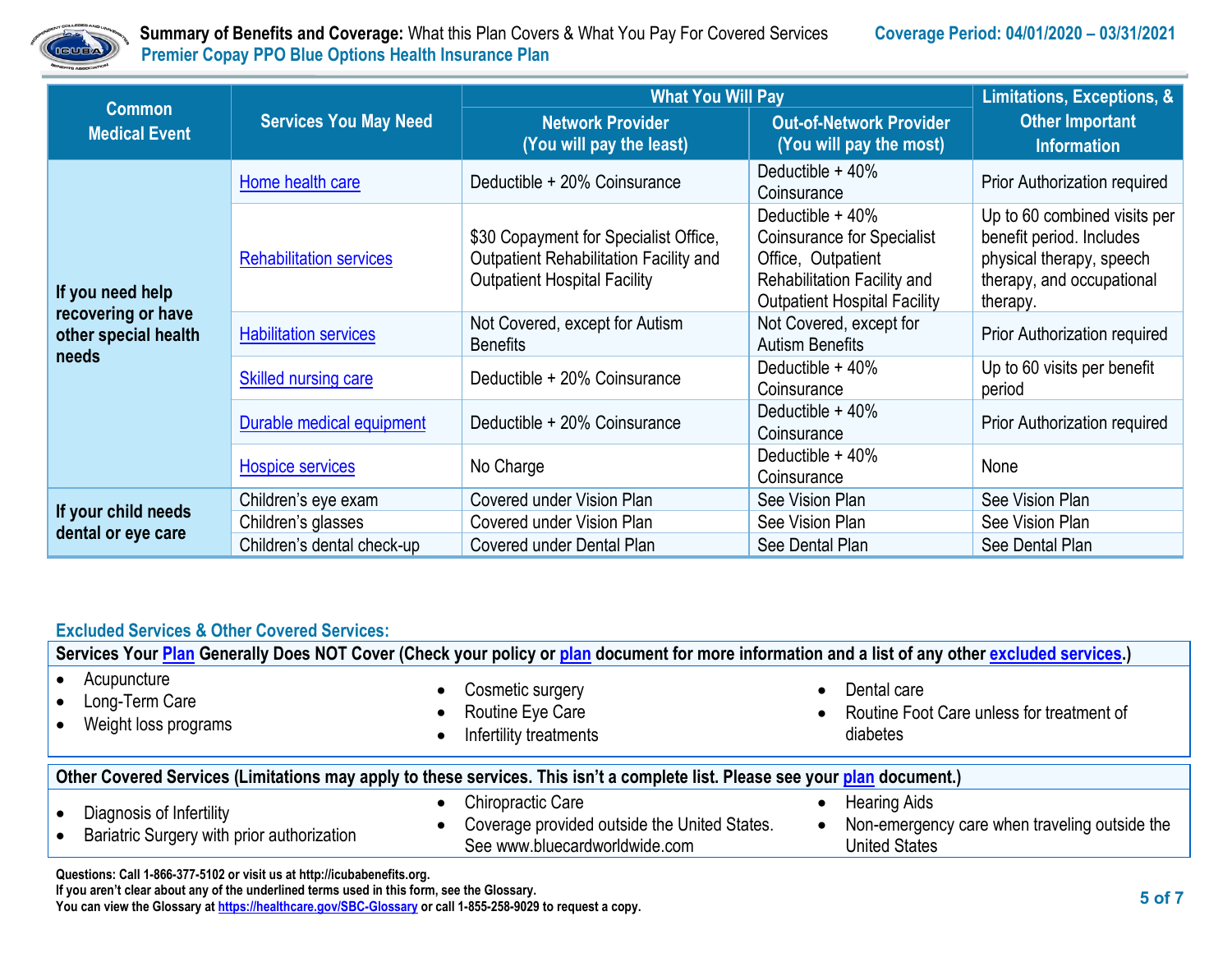

Your Rights to Continue Coverage: There are agencies that can help if you want to continue your coverage after it ends. For more information on your rights to continue coverage, contact the plan at 1-855-258-9029. You may also contact your state insurance department, the U.S. Department of Labor, Employee Benefits Security Administration at 1-866-444-3272 or www.dol.gov/ebsa or the U.S. Department of Health and Human Services at 1-877-267-2323 x61565 or www.cciio.cms.gov. Other coverage options may be available to you too, including buying individual insurance coverage through the Health Insurance [Marketplace.](https://www.healthcare.gov/sbc-glossary/#marketplace) For more information about the [Marketplace,](https://www.healthcare.gov/sbc-glossary/#marketplace) visit [www.HealthCare.gov](http://www.healthcare.gov/) or call 1-800-318-2596.

Your Grievance and Appeals Rights: There are agencies that can help if you have a complaint against you[r plan](https://www.healthcare.gov/sbc-glossary/#plan) for a denial of a [claim.](https://www.healthcare.gov/sbc-glossary/#claim) This complaint is called a [grievance](https://www.healthcare.gov/sbc-glossary/#grievance) or [appeal.](https://www.healthcare.gov/sbc-glossary/#appeal) For more information about your rights, look at the explanation of benefits you will receive for that medica[l claim.](https://www.healthcare.gov/sbc-glossary/#claim) Your [plan](https://www.healthcare.gov/sbc-glossary/#plan) documents also provide complete information to submit a [claim,](https://www.healthcare.gov/sbc-glossary/#claim) [appeal,](https://www.healthcare.gov/sbc-glossary/#appeal) or a [grievance](https://www.healthcare.gov/sbc-glossary/#grievance) for any reason to your [plan.](https://www.healthcare.gov/sbc-glossary/#plan) For questions about your rights, this notice, or assistance, you can contact any or all of the following:

- 1-855-258-9029 or visit us at www.MyHealthToolkitFL.com
- The Department of Labor's Employee Benefits Security Administration at 1-866-444-EBSA (3272) or www.dol.gov/ebsa/healthreform

## **Does this plan provide Minimum Essential Coverage? Yes**.

If you don't have [Minimum Essential Coverage](https://www.healthcare.gov/sbc-glossary/#minimum-essential-coverage) for a month, you'll have to make a payment when you file your tax return unless you qualify for an exemption from the requirement that you have health coverage for that month.

## **Does this plan meet Minimum Value Standards? Yes**.

If your [plan](https://www.healthcare.gov/sbc-glossary/#plan) doesn't meet the [Minimum Value Standards,](https://www.healthcare.gov/sbc-glossary/#minimum-value-standard) you may be eligible for a [premium tax credit](https://www.healthcare.gov/sbc-glossary/#premium-tax-credits) to help you pay for a plan through the [Marketplace.](https://www.healthcare.gov/sbc-glossary/#marketplace)

## **Language Access Services:**

To obtain assistance in your specific language, call the customer service number shown on the first page of this notice. Spanish: Para obtener asistencia en español, llame al número de atención al cliente que aparece en la primera página de esta notificación. Tagalog: Upang makakuha ng tulong sa Tagalog, tawagan ang numero ng customer service na makikita sa unang pahina ng paunawang ito. Chinese:

如需中文服务,请致电列于本通知首页的客户服务号码。

Navajo:

T'áá Dinéji shil hane'go shiká i'doolwol ninizingo éi Nidaalnishigii Áká Anidaalwo'igii, customer service, bich'i' hodiilnih. Bik'ehgo bich'i' hane'igii éi dii naaltsoos neiyi'niligii akáa'gi siłtsoozigii bikáá' ííshjááh.

––––––––––––––––––––––*To see examples of how this plan might cover costs for a sample medical situation, see the next section.–––––––––––*–––––––––––

**Questions: Call 1-866-377-5102 or visit us at http://icubabenefits.org.** 

**If you aren't clear about any of the underlined terms used in this form, see the Glossary.**